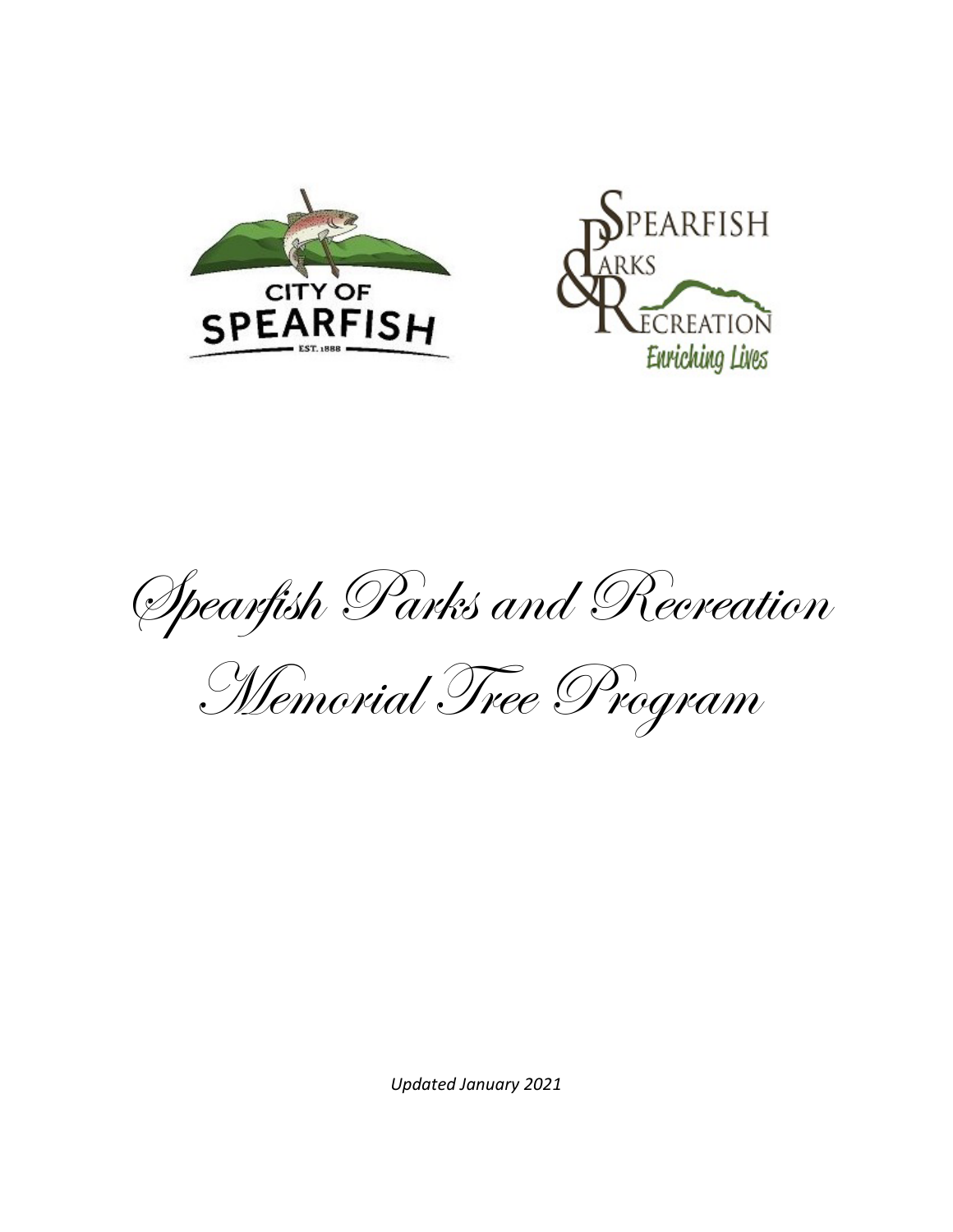*The Memorial Tree program will be administered by Spearfish Parks and Recreation Department under the direction of the Parks, Recreation and Forestry (PRF) Superintendent. Participation in the program is voluntary and subject to the discretion of the PRF Superintendent or his/her designee.* 

# **Description**

The Memorial Tree Program is a way for members of the community or visitors to memorialize and honor the memory of a friend or loved one within the City of Spearfish park system. There are no eligibility requirements for participation.

# **Locations**

A list of approved Planting Locations will be provided by Spearfish Parks and Recreation. Site specific considerations include proximity to permanent structures, appropriate distance from overhead powerlines and underground utilities, lines of sight, future development plans, park usage, soil type, etc.

# **Species/Size requirements**

A list of approved Memorial Tree species will be provided by Spearfish Parks and Recreation. The approved Memorial Tree species list is subject to change and is based on a variety of factors including hardiness (Zone 5a, 4a, 4b, or less), reliability of available stock, and maintaining species diversity in the urban canopy. Due to the threat of Emerald Ash Borer (EAB), no ash species (*Fraxinus*) will be permitted. Trees selected will be no less than 1.5" caliper as measured 6" above the root flare and will be of nursery grade stock.

## **Planting seasons**

Memorial Trees will be planted in either spring or fall. The Participant(s) must contact Spearfish Parks and Recreation prior to April 1 for a spring planting and prior to September 1 for a fall planting.

Spring planting season: Mid-April – early June

Fall planting season: Mid-September – early November

## **Planting**

Planting trees is a process that requires specific knowledge of tree biology and may require specialized equipment. Therefore, Memorial Trees will be planted by Spearfish Parks and Recreation staff. If the Participant(s) wishes to be part of the planting process, Spearfish Parks and Recreation staff will determine the level of involvement and provide professional supervision of the planting.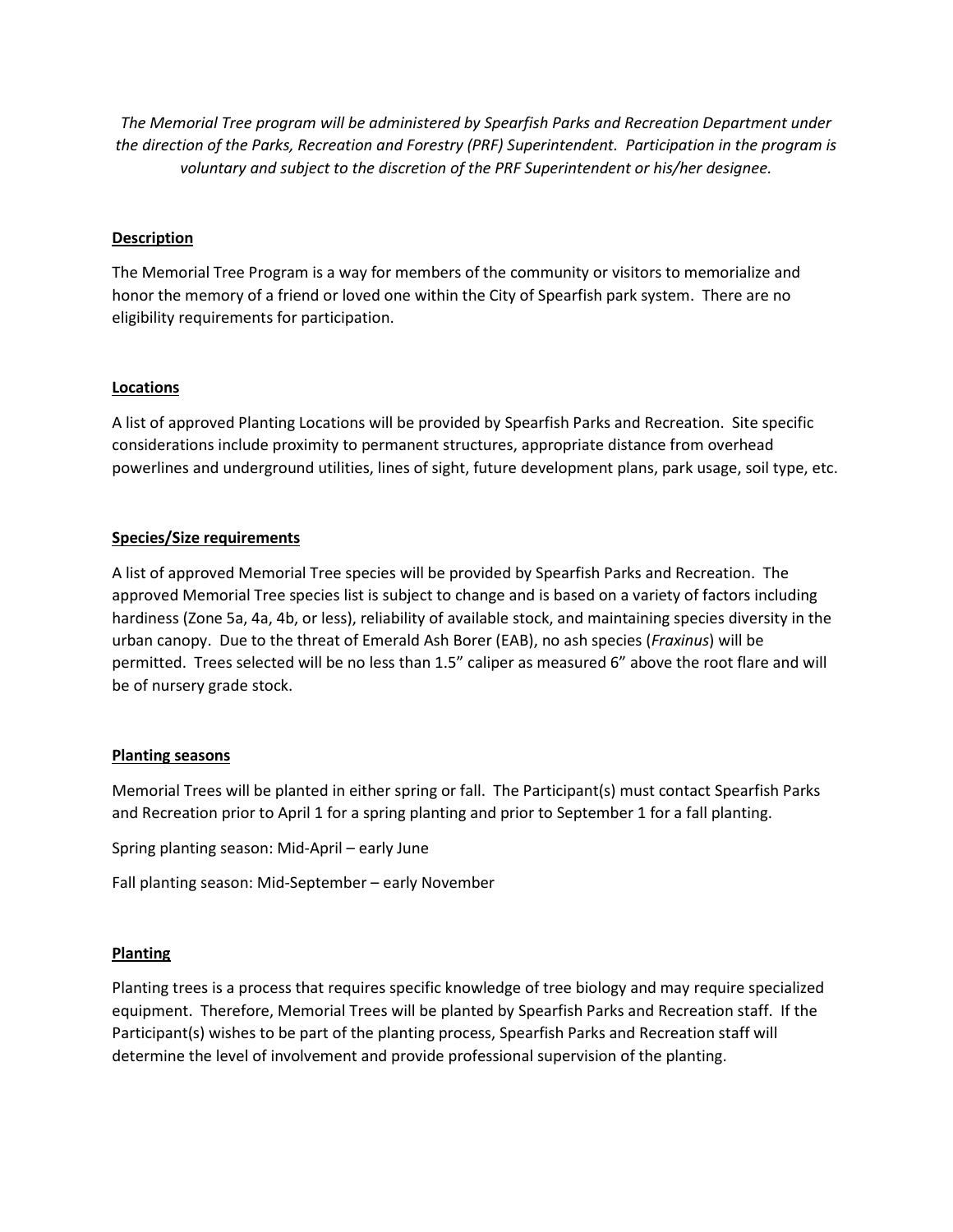## **Care and maintenance**

Spearfish Parks and Recreation will care for and maintain the Memorial Tree as it would any other tree planted in the park system. This includes regular watering on an "as needed" basis, mulching, staking, caging, pruning, and weeding around the planting site. Memorial Trees will be guaranteed for 1 (one) year from the date of planting and will be replaced at no cost to the participant with a similar tree, should the tree fail to establish.

# **Cost**

There is a one-time participation fee for the Memorial Tree program. The participation fee will be determined annually by the Finance Department. The participation fee covers the cost of the tree, labor, materials, and equipment required for planting, a Memorial Tree Plaque (optional), recognition on the City of Spearfish Tree Inventory (optional), and a Certificate of Participation.

## **Keepsakes**

A personalized "leaf" will be added to the Memorial Tree Plaque (optional), the tree will be identified as a Memorial Tree on the City of Spearfish Tree Inventory (optional), and a Certificate of Participation will be given to the Participant(s).

# **FAQ's**

## **1. Can I decorate my Memorial Tree?**

a. No. Any decorations placed in or around the tree will be removed by Park staff and either returned to the owner or disposed of in a proper manner.

# **2. What if my Memorial Tree dies?**

a. If your Memorial Tree fails to thrive within 1 year from the date of planting, the tree will be replaced at no cost to the participant. Trees that fail to thrive after 1 year may be reviewed by the PRF Superintendent on a case-by-case basis.

# **3. What if future development in the park requires my tree to be moved?**

a. If a Memorial Tree planting site creates an interference with future development plans, Spearfish Parks and Recreation will attempt to contact the Participant(s) and discuss options for relocation. Spearfish Parks and Recreation reserves the right to transplant or remove any Memorial Tree as necessary, at the discretion of the PRF Superintendent or his/her designee.

## **Contact Us**

For more information, please contact the PRF Superintendent at (605) 717-1142 or visit [www.cityofspearfish.com](http://www.cityofspearfish.com/)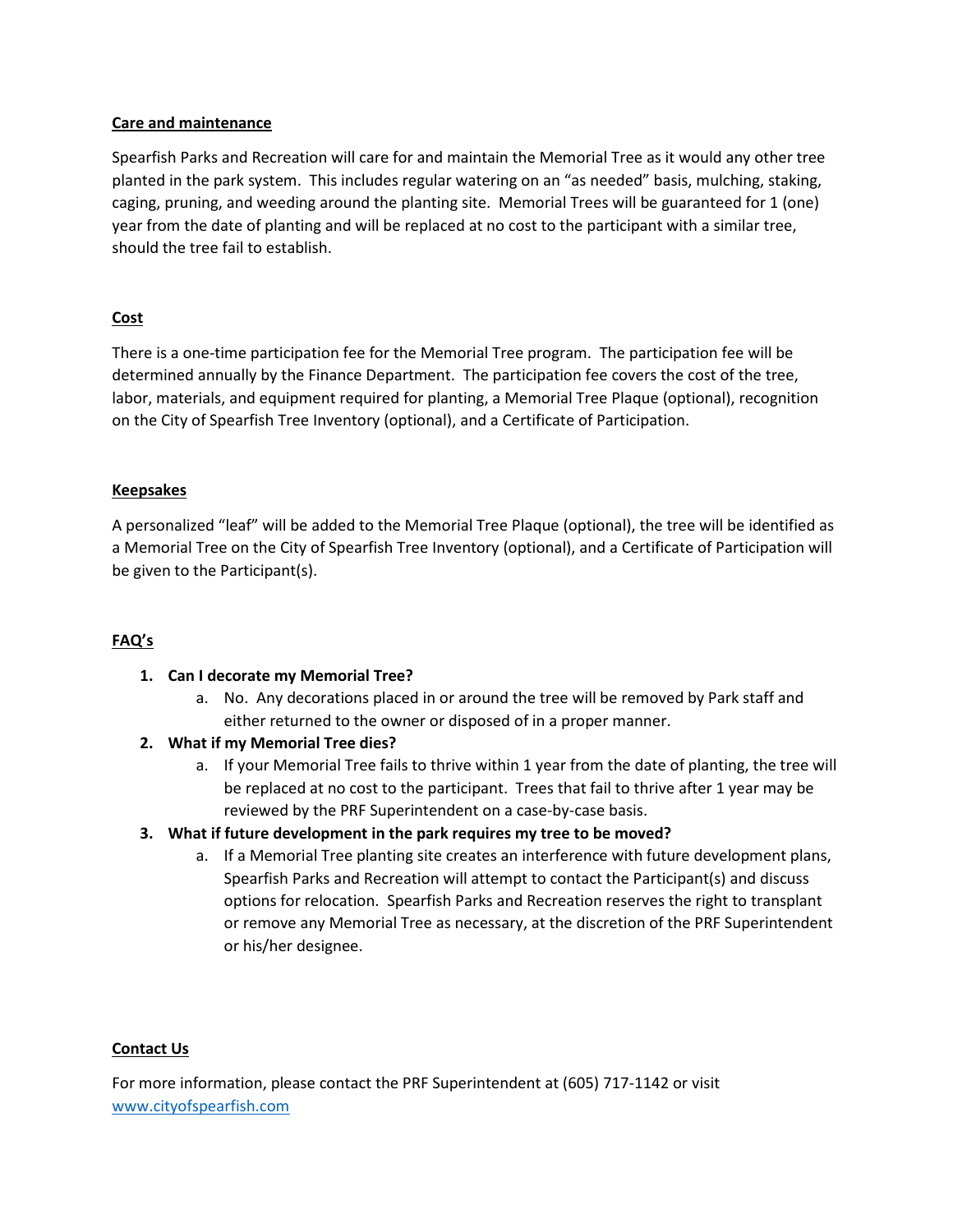



Memorial Tree Program application

| I would like a "leaf" on the Memorial Tree Plaque: (yes/no): ___________ |                             |
|--------------------------------------------------------------------------|-----------------------------|
| If yes, please include any or all of the following information:          |                             |
|                                                                          | $^{\prime\prime}$           |
|                                                                          | $\boldsymbol{\prime\prime}$ |

**I would like my Memorial Tree to be identifed on the City of Spearfish Tree Inventory (yes/no): \_\_\_\_\_\_**

*Information on the Tree Inventory may include: name of honoree, name of participant(s), and specific detailed information about the tree (species, year planted, etc.)*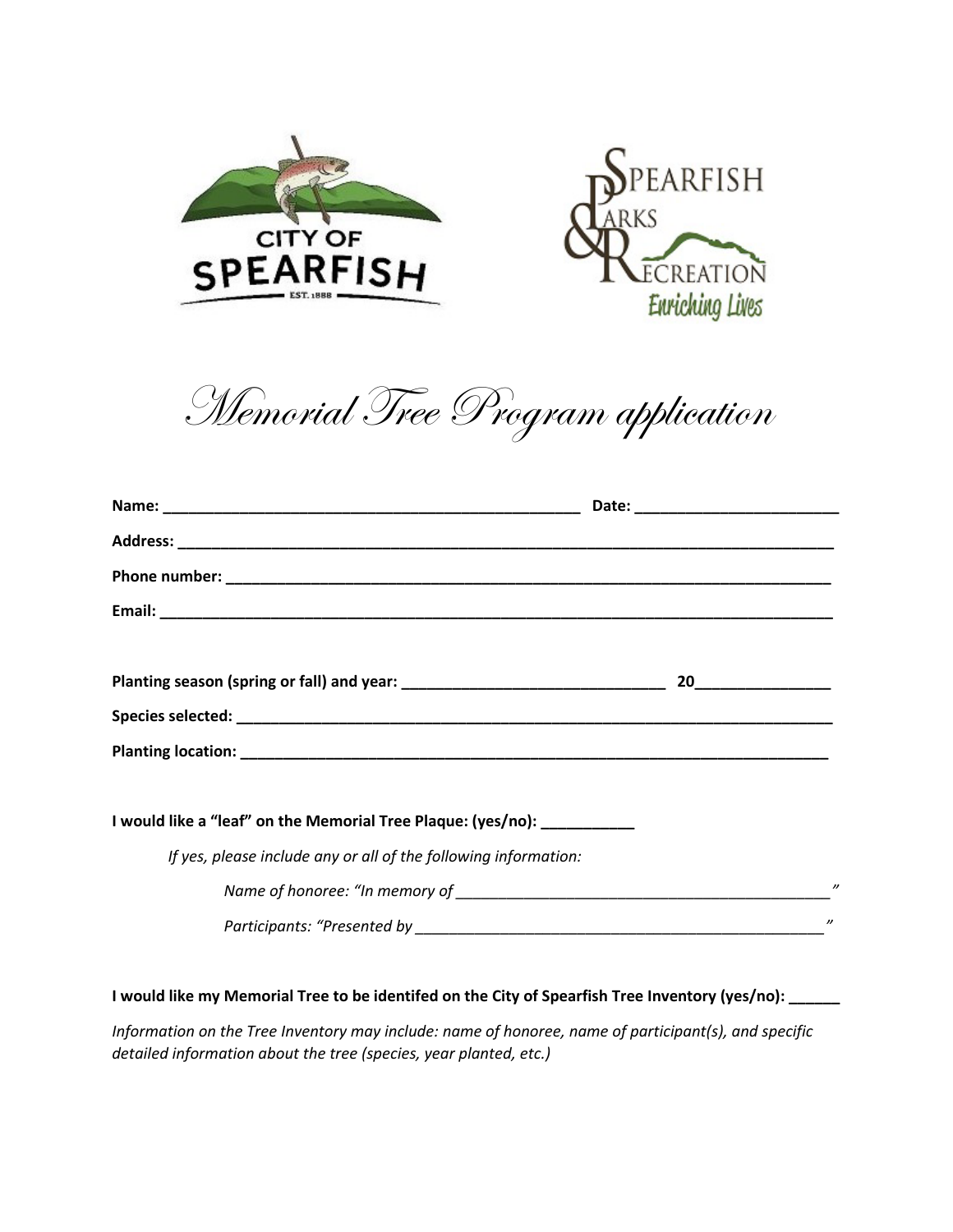



City of Spearfish

Memorial Tree Program

Certificate of Participation

This certificate is presented in memory of \_\_\_\_\_\_\_ (name) \_\_\_\_\_\_\_\_\_, for whom a  $_1$ (tree species)\_\_\_\_\_\_\_\_ was planted at \_\_\_\_\_\_\_(location) \_\_\_\_\_\_\_\_ on  $\_$ (date)\_\_\_\_\_\_. The "City of Spearfish would like to recognize and thank  $\Delta$  (participant's name) for choosing to honor their loved one with this gift that will increase the natural beauty of our landscapes and enrich our community for years to come.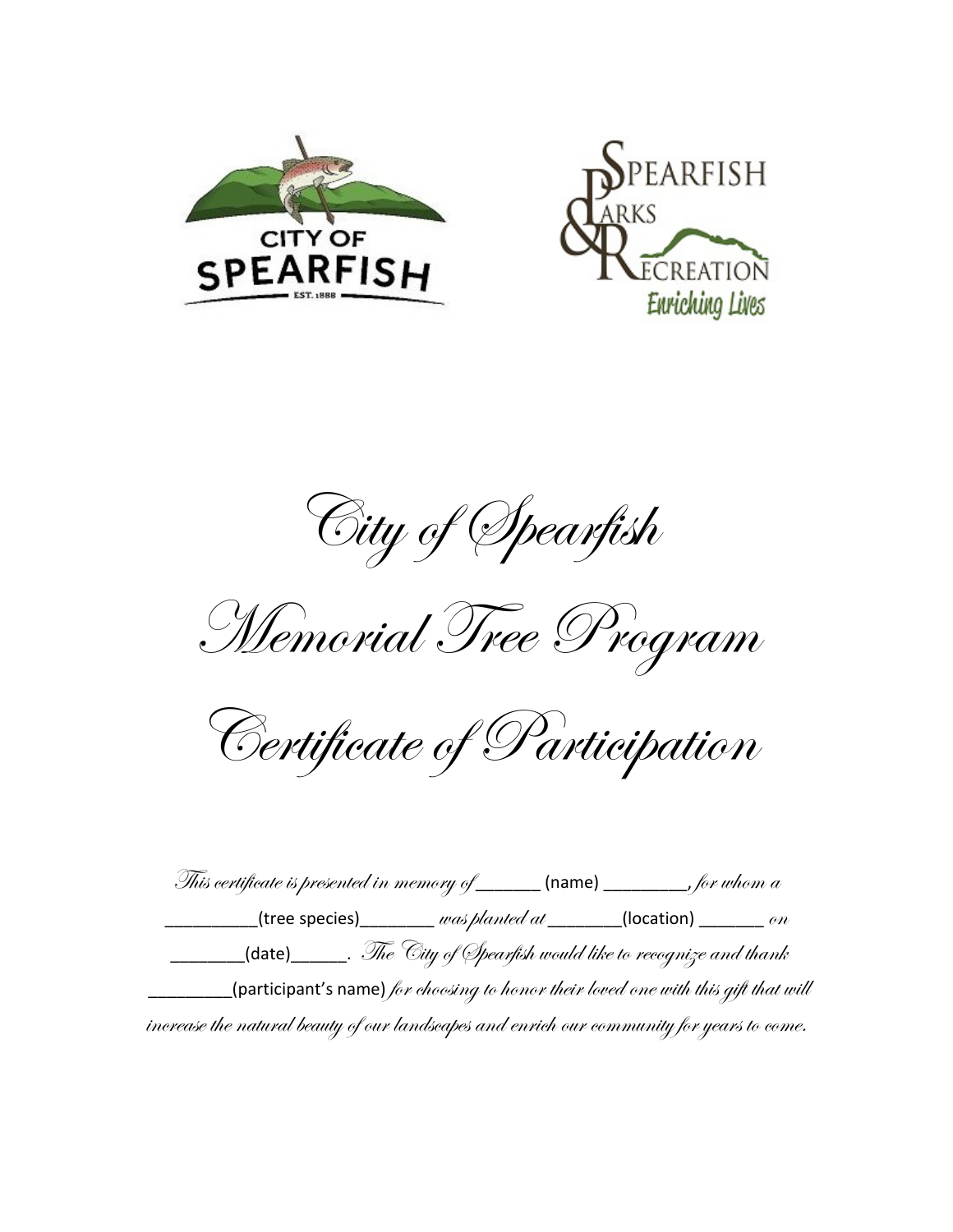List of approved Memorial Tree species (deciduous)

Small-sized trees

Amur Chokecherry Crabapple Hawthorne Ginnala Maple Mountain Ash

Medium-sized trees

Birch Canada Red Cherry Hophornbeam (Ironwood) Japanese Tree Lilac

Large-sized trees

Hackberry

Honeylocust

Linden

Maple

Northern Catalpa

Oak

Ohio Buckeye

Black Walnut

*Tree species not listed may be considered by the PRF Superintendent on a case-by-case basis.*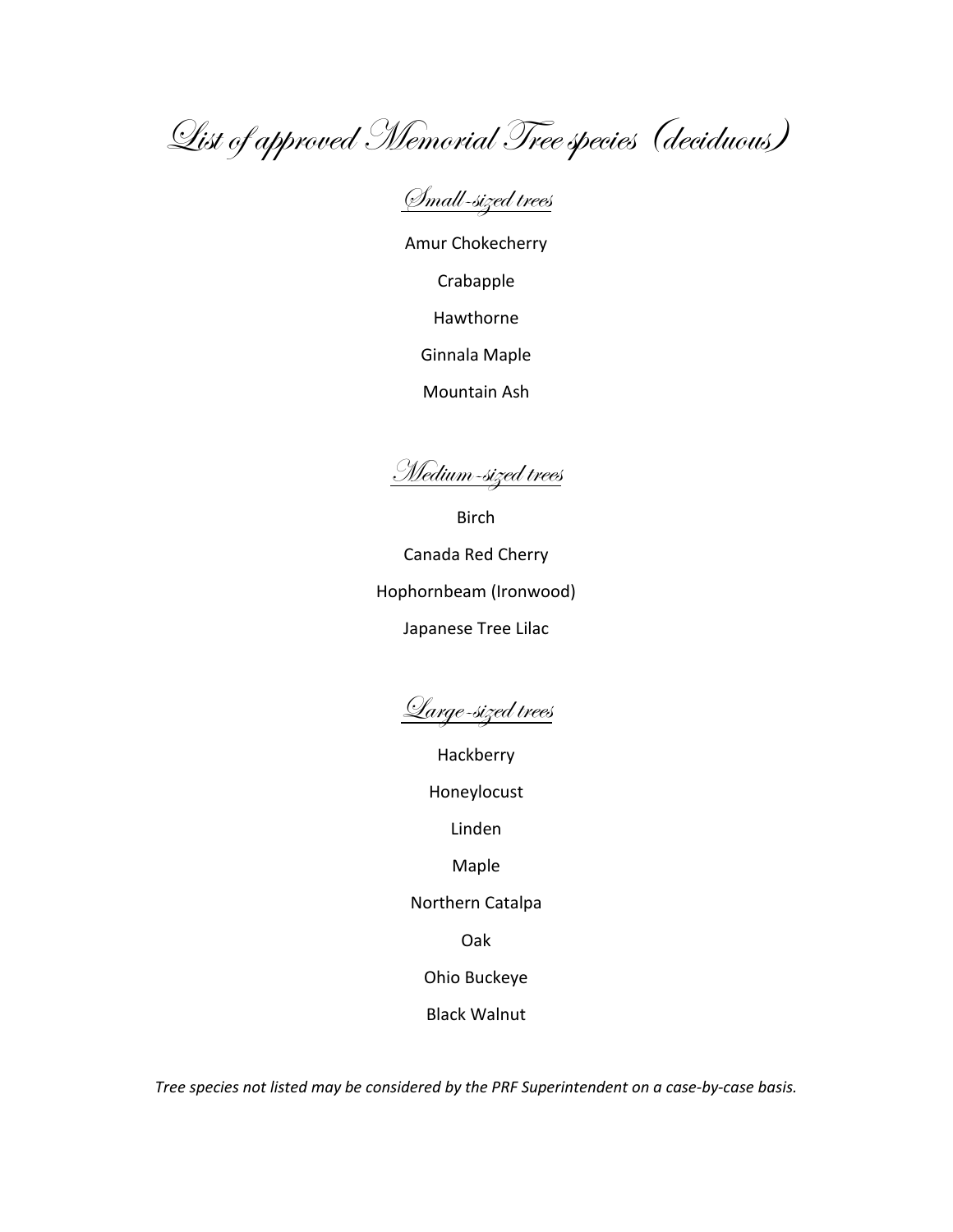List of Approved Memorial Trees species (coniferous)

Medium-sized trees

Austrian Pine Rocky Mountain Juniper

Large-sized trees

Ponderosa Pine Scotch Pine Black Hills Spruce Colorado Blue Spruce Concolor Fir Douglas Fir Larch

*Tree species not listed may be considered by the PRF Superintendent on a case-by-case basis.*